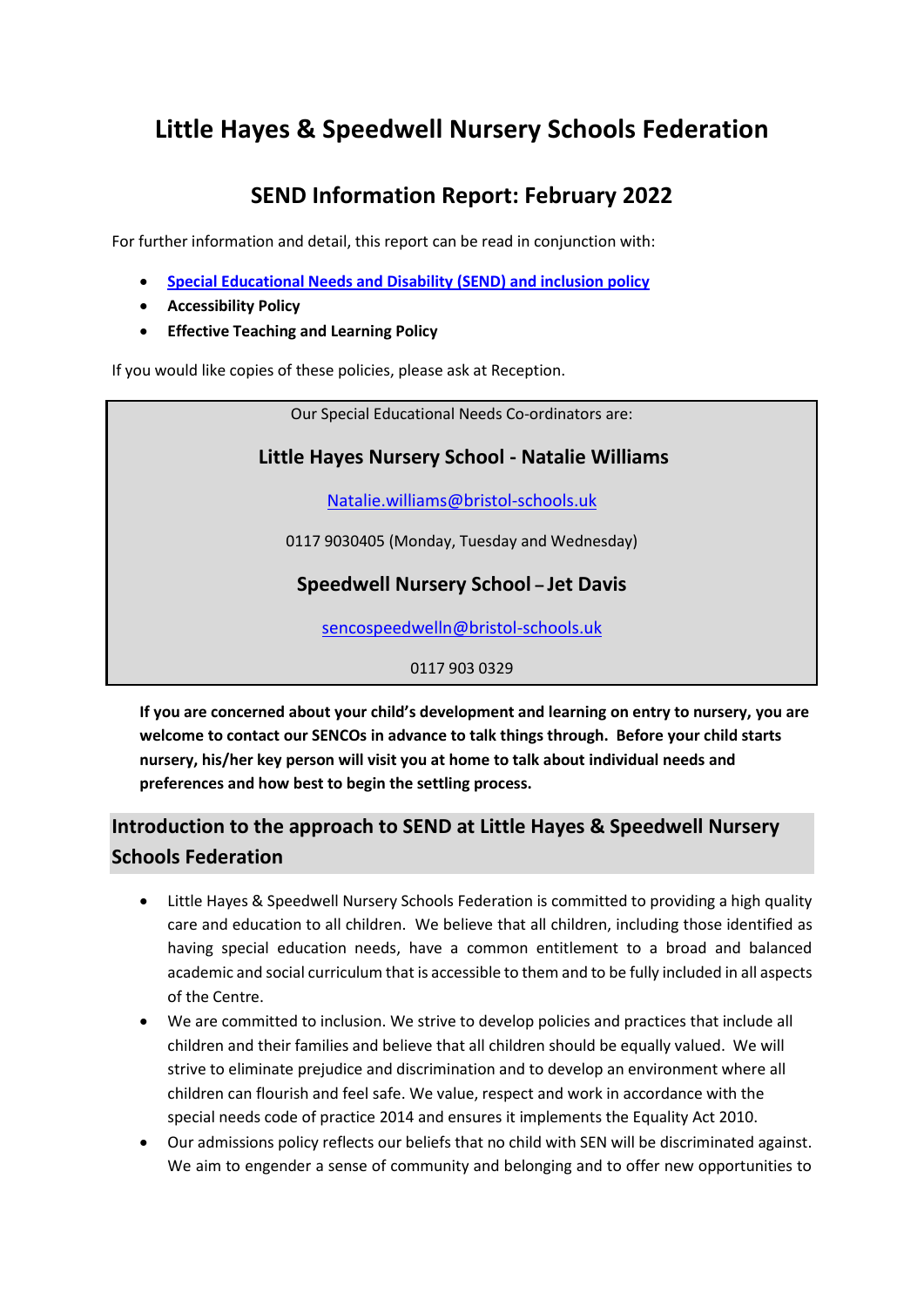all children and their families who may have experienced previous difficulties. This means that we respond to children and their families in ways that take account of their varied lives, experiences and needs.

#### **How will you make sure that our family's and child's voice is heard?**

We aim to develop mutually respectful relationships with parents and carers, valuing the knowledge that they have of their child and acknowledging that every child is unique. We do this by:

- Involving parents/carers at all stages of the education planning process**.** The key person and SENCO will meet with all parents/carers who are concerned about their child's development.
- Suggesting ideas and materials for supporting learning at home will be discussed and shared with parents and carers for example; visual timetables.
- Ensuring that parents/carers and key person go away from the meeting clear about the action to be taken and the way in which outcomes will be monitored and reviewed.
- Setting personalised plans that may include targets to work towards at home. Parents/carers are always invited to contribute their views to the review process.
- Being mindful of the amount of professionals involved with families and ensure that the most relevant staff members only are involved.

## **How will you monitor and review my child's development and learning to ensure progress?**

- Little Hayes & Speedwell Nursery Schools Federation's system for regularly observing, assessing and recording the progress of all children is used to identify children who are not progressing and who may have additional needs. We gather information from:
	- Entry, mid-year and exit assessments
	- The *Differentiated Early Years Outcomes* document
	- Progress reviews with parents/carers
	- Observations of behavioural, emotional and social development by key person
	- An Education Health Care Plan or support plan if one is in place
	- Assessments by a specialist service such as Health, Educational Psychology, Speech Therapist identifying additional needs
	- Another setting which has identified or has provided for additional needs
- Based on our observations and assessment data and following a discussion between the parent, key person and SENCO, a child may require additional specialist support to access their entitlement in early years learning. Where this is deemed necessary the SENCO will liaise with the relevant local authority bodies to request additional funding and advice.
- **Every child is unique with a unique set of needs**. These are identified and differentiated learning opportunities are planned for throughout the child's sessions at the centre. Next steps are identified by the key person to ensure their needs are met and progress made.
- **Differentiation** may involve modifying learning intentions, teaching styles, providing different materials/resources and access strategies. Under these circumstances, a child's needs are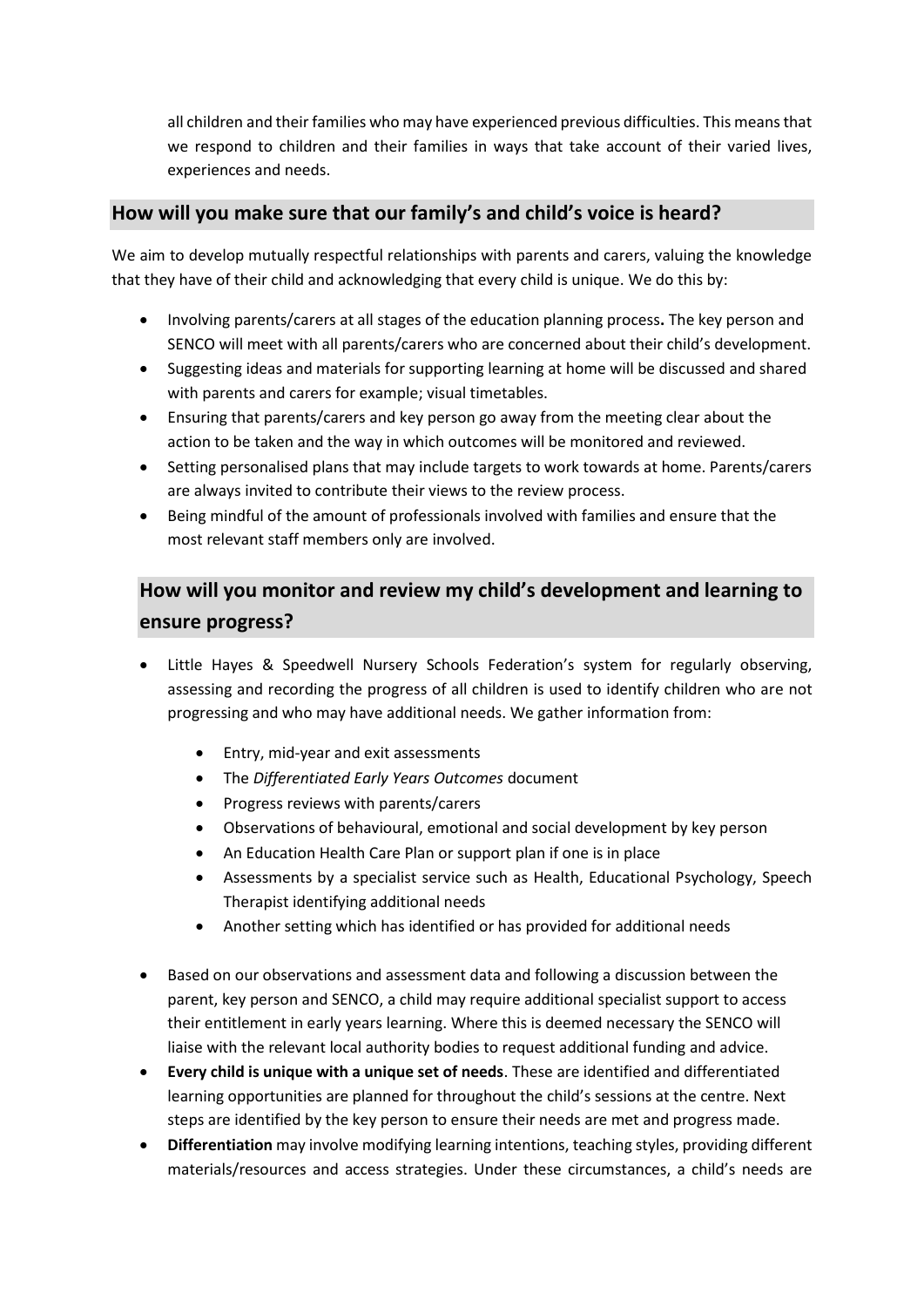provided for within the whole group planning frameworks and individual target setting, as well as work time planning.

- **Monitoring observations** of progress are carried out by the room teacher/ key person and used to inform future planning and recorded in learning diaries. The child's progress is reviewed on a regular basis and a decision made about whether the provision and strategies in place are supporting progress towards the targets set at this level of intervention.
- **Where a period of differentiated curriculum support has not resulted in the child making progress** or where the nature of level of a child's needs are unlikely to be met by such an approach, the parent the class teacher, other professional involved with the child in conjunction with the SENCO will agree what SEN support is required for the child.
- **If a potential special educational need is identified** four stages of action will be followed to put effective support in place- Assess, Plan, Do and Review. Little Hayes & Speedwell Nursery Schools Federation adopts this graduated approach, referred to as SEN support, with involves a cycle of assessment, planning and reviewing actions in increasing detail and with increasing frequency to identify the best way to support the child and secure good progress. The graduated approach will be led by the SENCO working with and supporting individual practitioners.
- The process can be summarised as below:

**Step 1** Key person completes detailed observations of child parents/carers.

**Step 1** Key person gathers detailed information from parents/carers

**Step 2** Key person, in discussion with room teacher ensures that curriculum is being differentiated

**Step 2** Key person selects further strategies to support child informed by observation. Regular reviews with parents/carers.

**Step 3** If further support is needed, the room teacher and key person discuss the child's needs with parents/carers and SENCO to develop an Individual Education Plan.

**Step 3** Progress and areas for development at SEN Support reviewed

**Step 4** If there continue to be concerns regarding progress, the SENCO can make a referral to an outside agency in partnership with parents/carers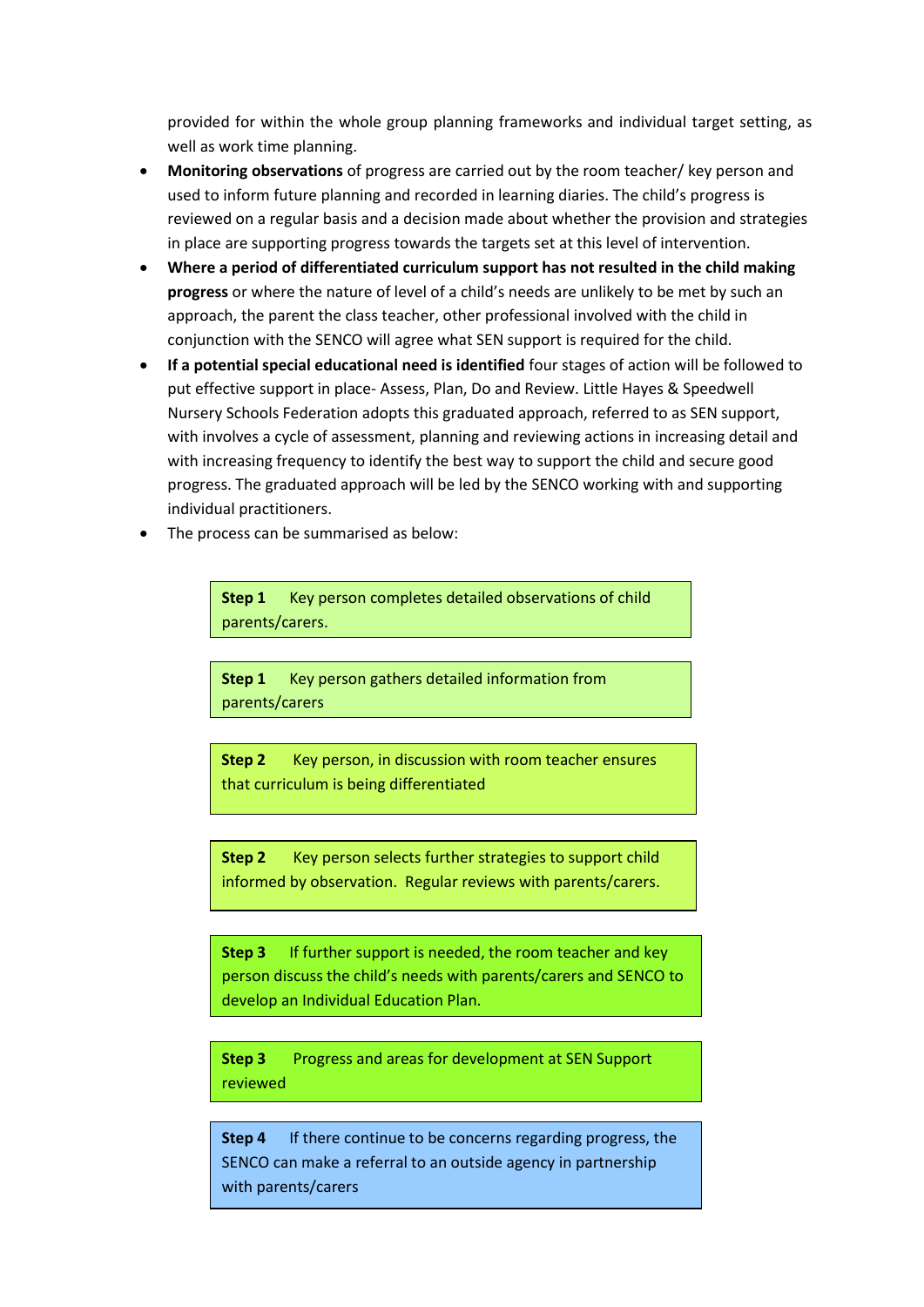### **Step 5** If required, Initiate procedures for an Education Health Care Plan (EHCP)

- Some children who may have very complex needs from birth can be considered for an EHC (Education, Health and Care) needs assessment. This is a legal document and may be put in place for just a short time or throughout a child's schooling. Parents have a right to request that the local authority carry out such an assessment. The SENCO can also request an EHC needs assessment (this should ideally be with the knowledge and agreement of the parent). The whole process of the EHC needs assessment and EHC plan development must take no longer than 20 weeks from when the EHC request was first made to the local authority to when the final EHC plan is issued.
- For more details on our approach, please see full SEND Policy.

### **How will I know that the curriculum and learning experiences meet my child's needs?**

- We use of *Differentiated Early Years Outcomes* (DEYO) to ensure that we account for all children using a 'plan-do-assess' approach. DEYO also enable us to plan for, observe and celebrate smaller increments of progress.
- Our plans for children's learning are differentiated to meet individual needs.
- We carry out environmental audits for individual children's needs where necessary and liaising with external advisory services, e.g. visual impairment; occupational therapy.
- There are audits of resources and use of *Disability Access Fund* to personalise equipment to address individual needs. We also ensure that resources reflect the diversity of our community (e.g. small world figures; images in displays.
- Our learning opportunities and environment offer open-ended provocations, resources and equipment.
- Our environment and plans for children's learning are reviewed annually with involvement of the Governing Body.

### **How will you meet my child's physical needs?**

- Speedwell Nursery School and Children Centre is a single story building situated just off Speedwell Rd and is accessed by a footpath from Speedwell Rd.
- Little Hayes Nursery School is a single story building situated on Symington Rd.
- Corridors and many paths are accessible for wheel chairs. Doors are wide and many have a double door system enabling both to be opened if necessary.
- Garden and field areas are accessible though some areas are more difficult to access than others.
- Accessible toilets are available for both children and adults